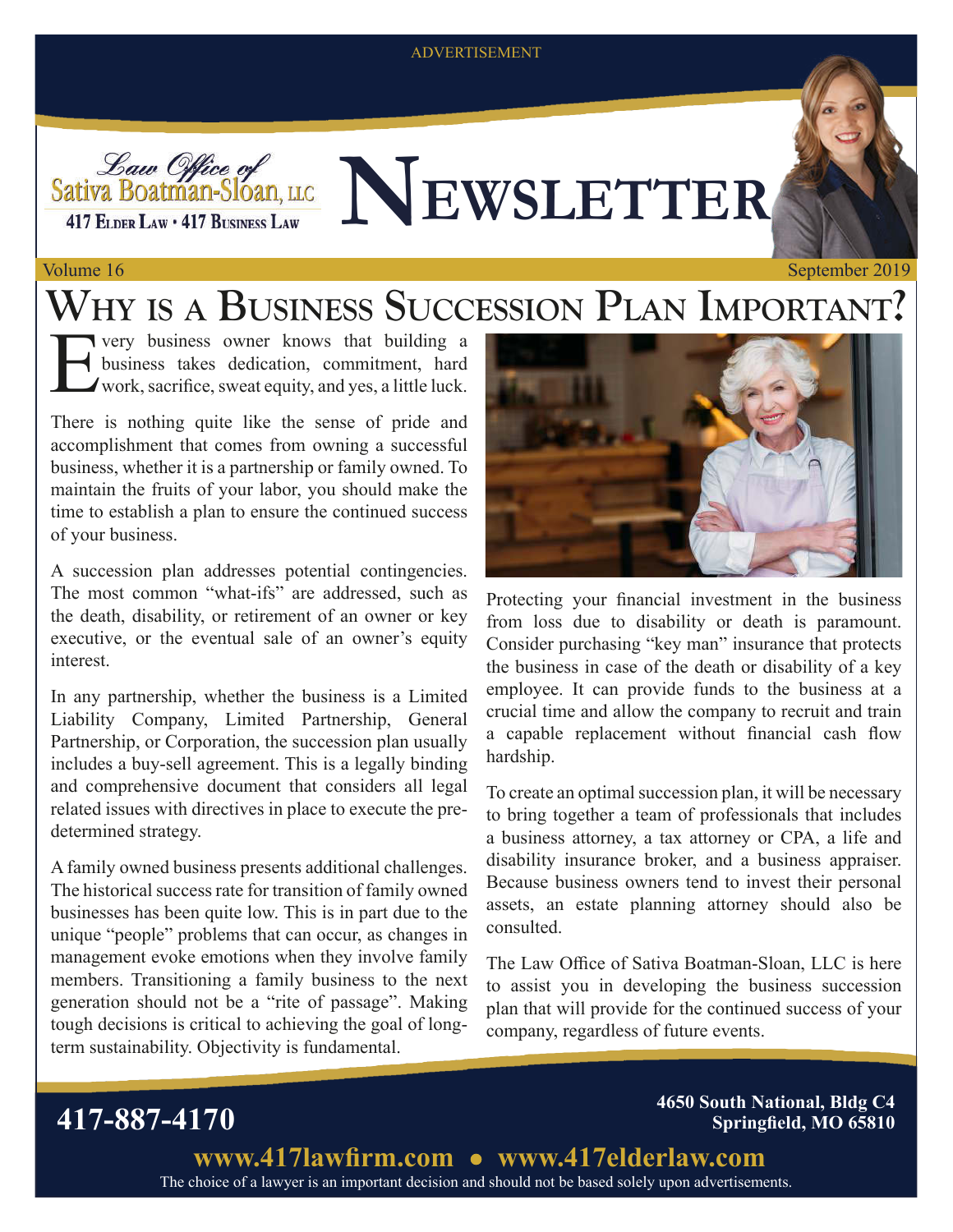# **HOW TO PLAN FOR DIMINISHING CAPACITY**

Estate planning conversations shouldn't focus solely on what will happen to your assets after death, but also on what may happen if you experience diminishing mental capacity during your lifetime as a result of an accident, disease, medication, or dementia. It can happen at any age.

A General Durable Power of Attorney (POA) focuses primarily on appointing someone to ensure efficient management of your financial and legal affairs. You may give the named agent(s) the authority to make decisions immediately or to only be capable of making those decisions once one or two doctors state in writing that you are no longer able to make those decisions for yourself.

Consideration must also be given to how healthcare decisions are made in the event of diminishing capacity. A Power of Attorney for Health Care allows you to delegate to another person the ability to make healthcare decisions in the event that you are unable to make them. The modernized advance



healthcare directive language should also be included in the health care POA, which allows an individual to state his/her wishes prior to incapacity, including preferences for end-oflife care.

Having all the right documents signed does not take the place of having a conversation with your family regarding your philosophy regarding quality and extension of life, dignity, cost factors and your values that have led you to your decisions. If you have not had this difficult but important conversation, plan to have it soon. The risk of diminished capacity increases over time.

The Law Office of Sativa Boatman-Sloan, LLC is here to help you make sure the right documents are in place.

## **DOES YOUR BUSINESS PLAN INCLUDE "PEOPLE STRATEGY?"**



A ny owner of a profitable business<br>
knows that their success is largely dependent upon key employees who not only have the skills to get the job done, but who also share in the vision of your company. Building a team takes more thought and effort than dissecting resumes and checking references.

Candidates come with particular skill sets, work ethics, personalities and values based on their collective life experiences. Resources of money and time, which can't be recovered, are expended with on-boarding and training, and it's certainly a personal disappointment when it's discovered that your hire isn't a match.

Great news! There are tools available that can help predict a candidate's performance and whether they'll mesh with your team.

Personality assessments such as the Briggs-Meyer test have been around for some time. However, there are other well-designed tools, such as Kolbe, StrengthFinders and Predictive Index Assessments that can help in your selection of the right new hire.

Assessments are quantifiable and more objective than other recruiting methods, such as unstructured interviews. There is a vast selection of recruiting assessment tools which offer problem solving instincts, cognitive ability and personality tests. Also, there are those that specialize in a particular skill.

Look for assessments that will meet your needs, whether you are looking for traits that will contribute to building a cohesive and effective team or a required ability to perform certain tasks. Make sure the assessment you use will not be discriminatory.

Using a pre-employment assessment test to hire the best candidates is good practice. Along with other recruiting practices, it can help you select a good match for your team.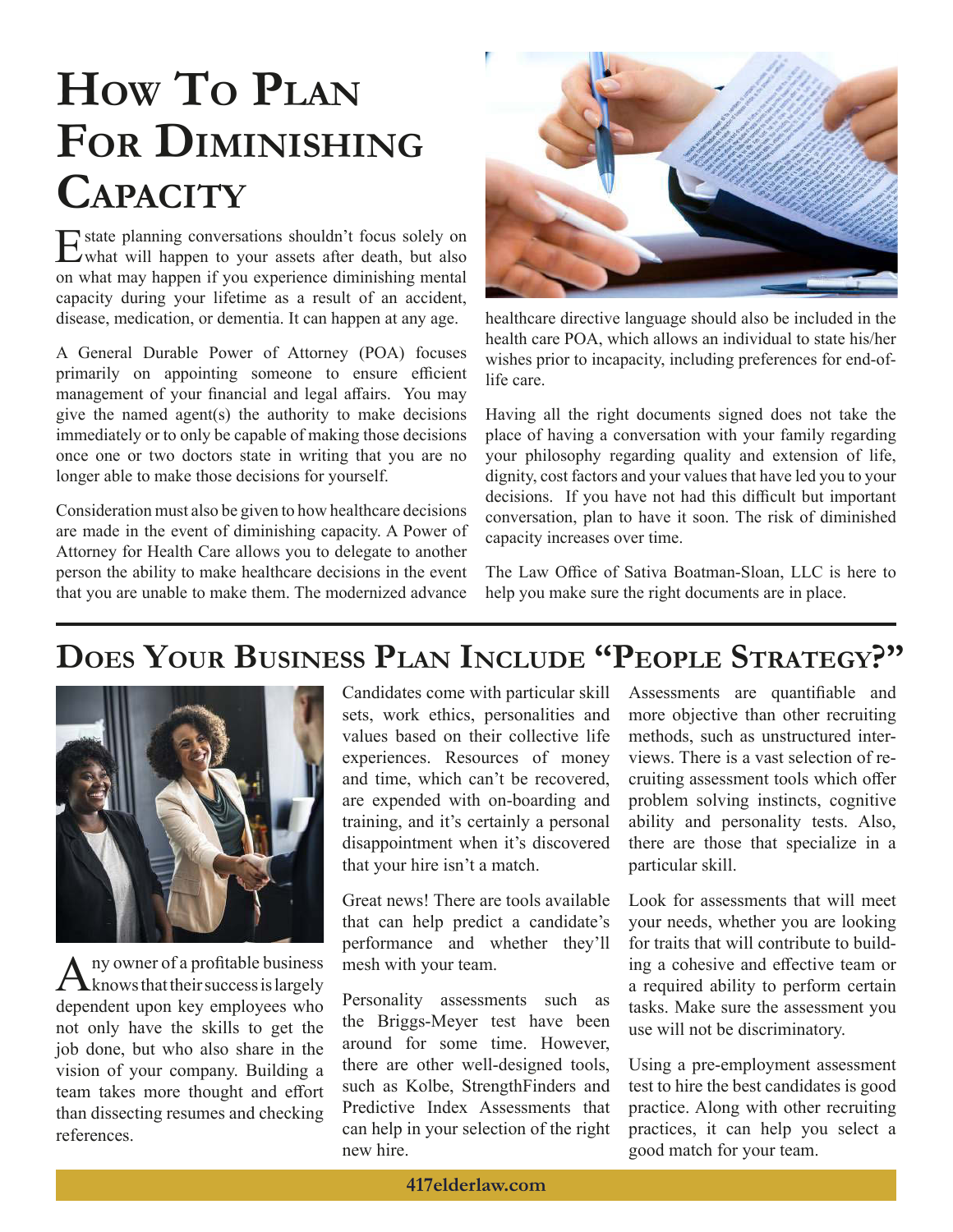### **Guest Article**



The IRS has specific guidelines allowing commer-<br>
cial real estate owners to reduce their tax liability, <br>
their commer-<br>
their tax liability, <br>
the specific specific specific specific specific specific specific specific s

the repair regulation study. Engineering-based Cost Segregation reclassifies assets to maximize personal property and optimize depreciation As an entrepreneur, you understand the power of having deductions. The results are substantial cash flow benefits. cash in your hands today. The benefits of Engineering-

to be depreciated out over  $27 \frac{1}{2}$  or 39 years. But your new could property not only includes the building structure, but portfolio. also all its interior and exterior components, as well as Specialized professionals are available to help you com-<br>plete your Engineering-based Cost Segregation Study,

A portion of those components fall into tax categories<br>that can be written off much quicker than the building<br>structure. An Engineering-based Cost Segregation study<br>will segregate the construction cost or purchase price of your owned or leased property and identify all property- It's your money – Keep more of it. related costs that can be depreciated at a much faster rate, typically 5, 7, and 15 years and result in lower taxes paid. Sigi Hill

Wolf Crest, LLC<br>
Correct allocation of real estate depreciation through sigi@wolfcrestllc.com<br>
Engineering-Based Cost Segregation is essential for 417-840-2179 commercial property investors to effectively manage

# **ARE YOU LEAVING MONEY ON THE TABLE?**

cial real estate owners to reduce their tax liability, 'Repair Regulations Economic Analysis' to determine that includes Small Taxpayers. Yet many business any tax advantages that can be taken with a 'Capital owners and their CPAs aren't even aware of these spe- to Expense Reversal'. Removed building components, cific tax saving codes. Partial Asset Disposition (PAD), are an integrate part of

**What does this mean to you?** based Cost Segregation are exponential and may enable to catch up on missed accelerated depreciations from past When a property is purchased, you typically expect it years into the current tax year. Such unexpected cash-<br>to be depreciated out over 27.1/2 or 30 years. But your, flow could allow for new growth of your investment

# **MEDICARE PROGRAM**  $\left|\n\begin{array}{c}\n\mathbf{DON}^T \mathbf{STEP} \mathbf{ON} \mathbf{A} \mathbf{BEE} \mathbf{DAY}\n\end{array}\n\right|$  Is 54 Years OLD

July 10th was National Don't Step on a Bee Day. The day was created to remind people that going barefoot can mean getting stung by a bee. However, this day On July 30, 1965 President Lyndon is also a reminder that bees provide the necessary elements for most of the foods B. Johnson created Medicare by we see in the produce section through pollination. Their numbers are dwindling. signing H.R.  $6675$  into law in I n some places the numbers have dropped by more than 50%.

Independence, Missouri. Buying your honey locally is a great way to support local busi-Former President Truman was nesses who are dedicated to the general welfare of the honey issued the very first Medicare card | bee. The Beekeepers Association of the Ozarks was organized during the ceremony. in 1974 and has over 200 members that cover Greene and the surrounding counties.